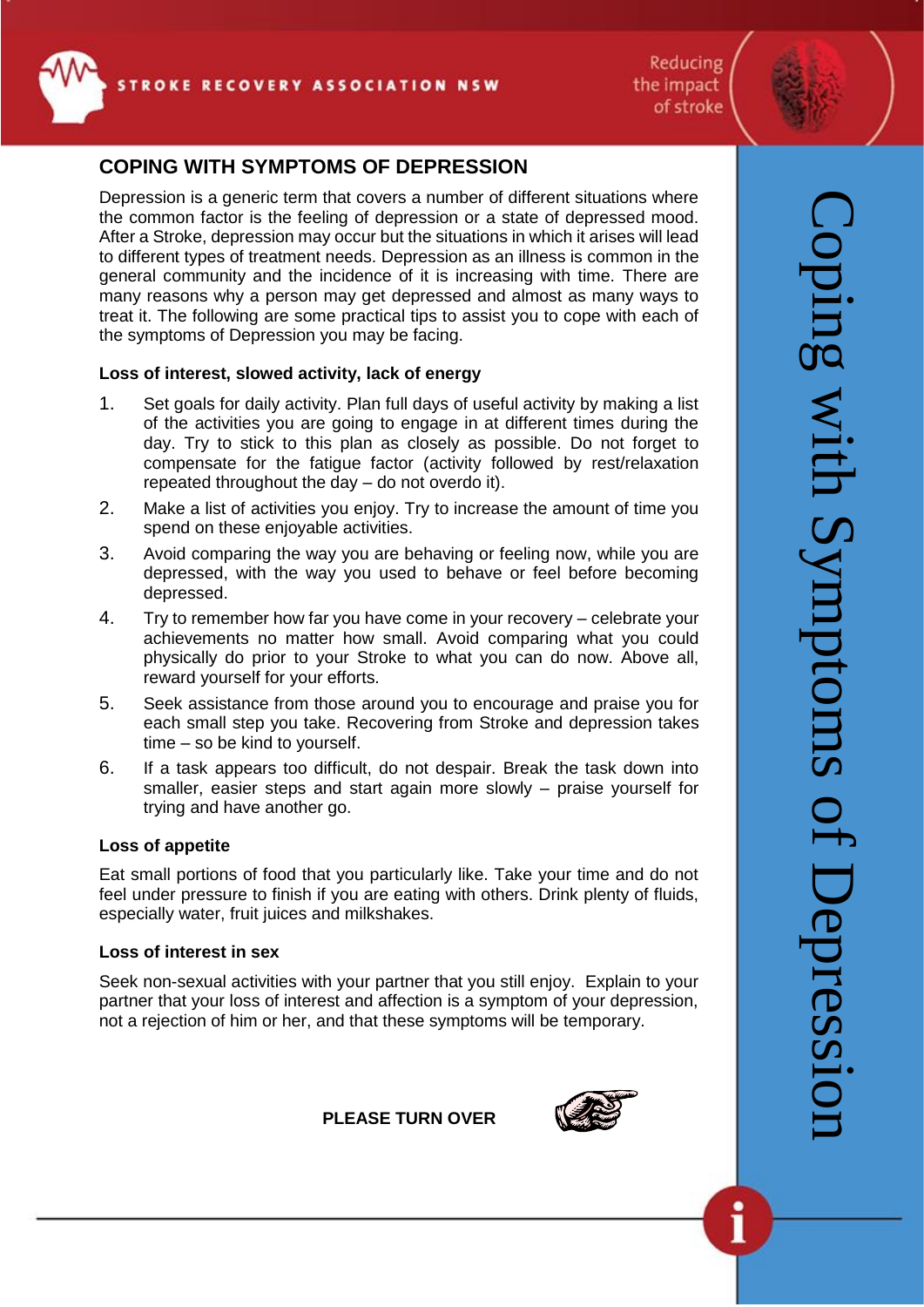Reducing the impact of stroke

## **Sleep disturbance**

- 1. Exercise as much as you are able it has a twofold effect on your body.
- 2. Get up at the same time every morning.
- 3. Avoid sleeping during the day.
- 4. Reduce tea and coffee intake if excessive (no more than 2-3 cups per day and none after about 4pm).
- 5. Do not lie awake for more than 30 minutes get up and find a relaxing activity.
- 6. Try relaxation or mindfulness exercises. Ask your clinician for more information about these exercises.

## **Miserable feelings, unpleasant thoughts**

These negative thoughts and feelings tend to focus your attention on things you do not like about yourself or your life situation. As well as concentrating on your *negative* features and experiences, when you are depressed you tend to underestimate your *positive* characteristics and your ability to solve problems. A number of strategies may assist you to achieve a more balanced view of things:

- 1. Make a list of your three best features perhaps with the assistance of a friend or relative. Carry the list with you and read it to yourself whenever you find yourself focusing on negative thoughts.
- 2. Keep a daily record of all the small pleasant things that happen and discuss these events with your friends when you see them.
- 3. Recall pleasant occasions in the past and plan pleasant occasions for the future (this may best be done in conversation with a friend).
- 4. Consider alternative explanations for unpleasant events of thoughts. Although your initial explanation may be that you are at fault, rethink these conclusions and write down all other possible explanations for these events or thoughts.
- 5. Keep yourself busy doing useful activities. Avoid sitting or lying about doing nothing.

## **Worrying or inefficient thinking**

Put your worry to a useful purpose. Rather than endlessly pinpointing your problems, pick out one or two problems that seem really important and make a decision to resolve them. You may like to ask a friend to assist you.

Sit down with a problem-solving sheet (your clinician can provide you with one) and go through the following steps:

- 1. State exactly what the problem (or goal) is.
- 2. List 5 or 6 possible solutions write down any ideas that occur to you, not merely the 'good' ideas.
- 3. Evaluate the good and bad points of each idea in turn.
- 4. Choose the solution that best fits your needs.
- 5. Plan exactly the steps you will take to put the solution into action.
- 6. Review your efforts after attempting to carry out the plan. Praise all efforts. If unsuccessful, start again.